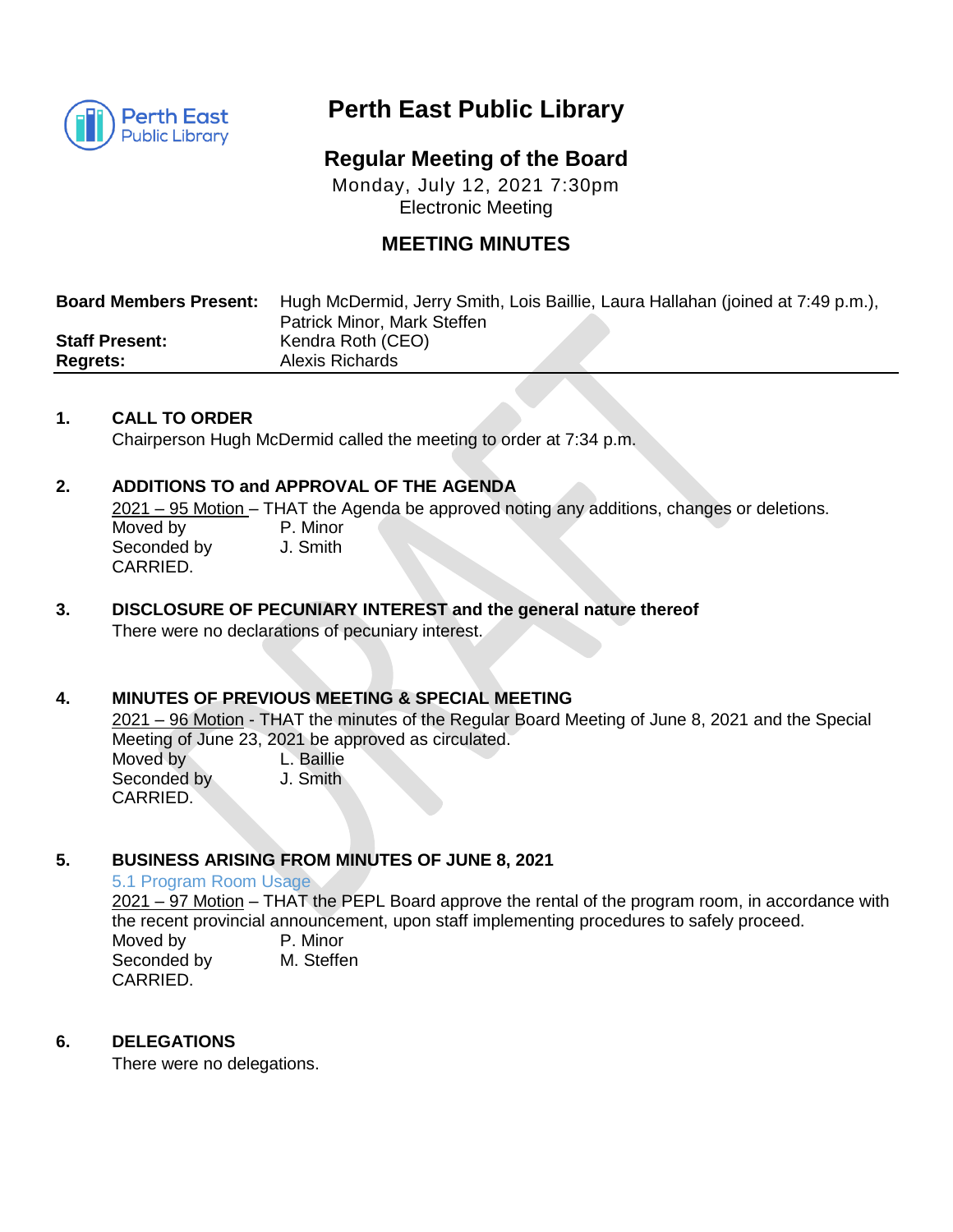## **7. CORRESPONDENCE**

#### 7.1 OLS July Newsletter

2021 – 98 Motion – THAT the correspondence be received as information, AND THAT the CEO sends a notification reminding Board Members about the November Networking opportunity.

Moved by **J.** Smith Seconded by L. Baillie CARRIED.

## **8. FINANCE REPORTS**

#### 8.1 Year-to-Date Reports

2021 – 99 Motion – THAT the un-audited June year-to-date reports be received as information. Moved by P. Minor Seconded by L. Baillie CARRIED.

## 8.2 Accounts Payable

2021 – 100 Motion – THAT the June informal listing of Accounts Payable be received as information. Moved by **J.** Smith Seconded by P. Minor CARRIED.

## **9. CEO'S REPORT**

#### 9.1 CEO's Report

2021-101 Motion – THAT the CEO's report be received as information. Moved by M. Steffen<br>Seconded by P. Minor Seconded by CARRIED.

#### **10. COMMITTEE REPORTS**

- 10.1 Finance Committee
- 10.2 Personnel Committee

10.3 Strategic Planning Committee

10.4 PCIN Board— verbal report from L. Baillie and K. Roth: PCIN van being repaired, next steps for van insurance and PCIN

#### 10.5 SOLS Trustee Council 3

10.6 Council Report **--** verbal report from H. McDermid and J. Smith: upcoming budget visioning meeting.

2021-102 Motion – THAT the verbal reports provided by members of the PEPL Board Committees to PEPL Board be received for information purposes.

Moved by L. Hallahan Seconded by L. Baillie CARRIED.

#### **11. BOARD EDUCATION**

There was no board education included.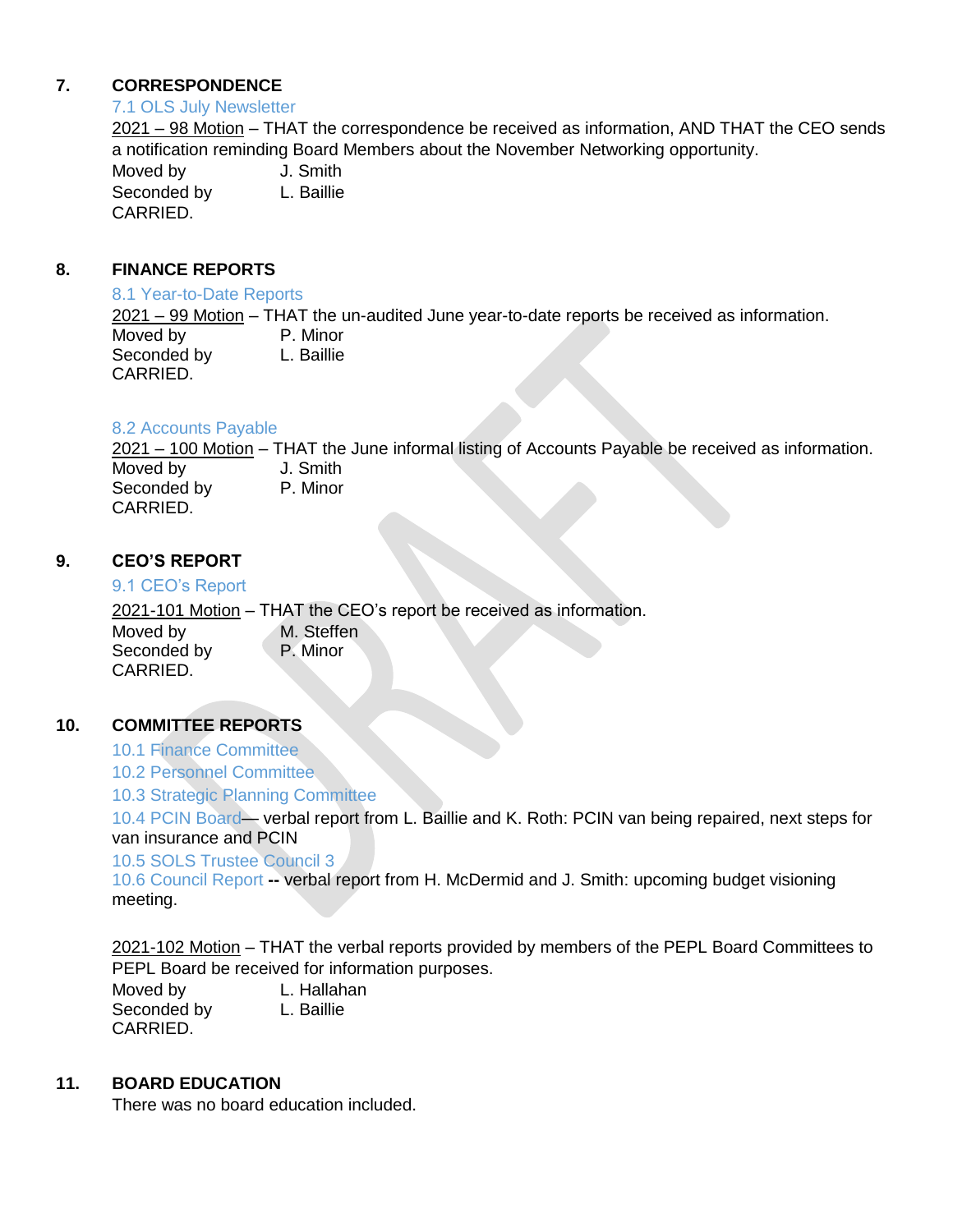## **12. CLOSED SESSION**

Pursuant to section 16.1 4(b) of the Public Libraries Act, 1990

- *Personal matters about an identifiable individual*

2021 – 103 Motion – THAT the Perth East Public Library move into closed session at 7:53 p.m. for the purpose(s) of: Exceptions Pursuant to Section 16.1 4(b) of the Public Libraries Act *Personal matters about an identifiable individual* 

Moved by **J.** Smith Seconded by L. Hallahan CARRIED.

2021 – 104 Motion – THAT the Perth East Public Library rise from closed session at 8:19 p.m. and reconvene to the Regular Meeting of the Board.

Moved by **J. Smith** Seconded by M. Steffen CARRIED.

## **13. BUSINESS ARISING FROM CLOSED SESSION**

13.1 Organizational Review

2021-105 Motion – THAT the PEPL Board rescind motion 2021-66:

"THAT the PEPLB request that the Township of Perth East proceeds with an organizational review for the PEPL with the consulting firm SelectPath,

AND THAT conversion of the Library CEO position doesn't hinge solely on the outcome of the organizational review"

Moved by L. Hallahan Seconded by M. Steffen CARRIED.

2021 -106 Motion – THAT the library CEO prepares an RFP for an Organizational Review for the Perth East Public Library with the following parameters:

- An analysis of the employee structure/job descriptions
- An analysis of the operating processes
- An analysis of the services being provided

AND THAT the Board will include the outcomes/recommendations of the Organizational Review in their consideration of the conversion of the CEO position to full time.

Moved by M. Steffen Seconded by J. Smith CARRIED.

#### 13.3 HR Consulting

2021-107 Motion – THAT the PEPL Board approve a budget amendment to allow for the one-time expense of an exit interview to be funded from the Library Corporate Reserves.

Moved by **P. Minor** Seconded by J. Smith CARRIED.